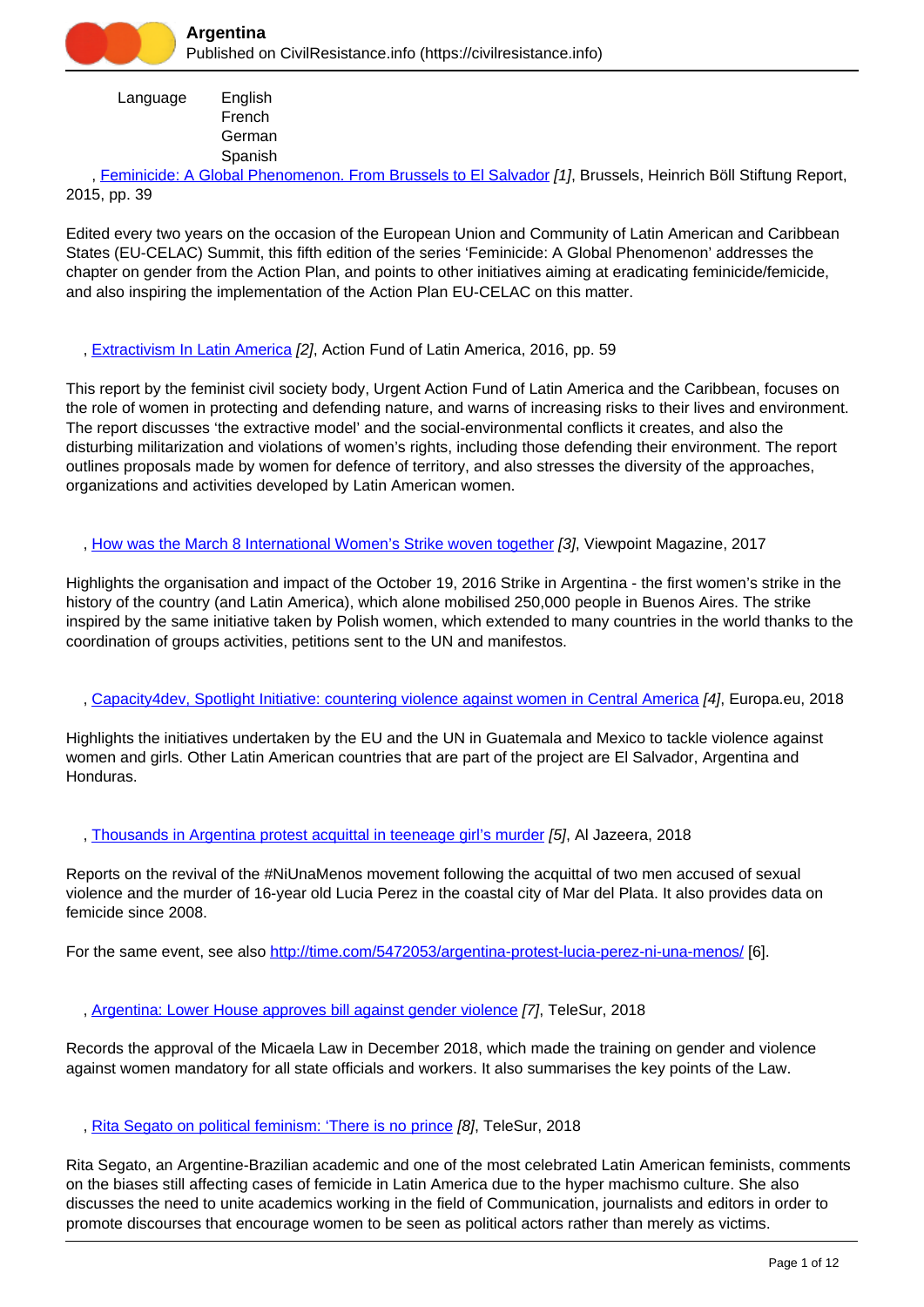

Ackerman, Peter ; Duvall, Jack, [A Force More Powerful: A Century of Nonviolent Conflict](https://civilresistance.info/biblio-item/2000/force-more-powerful-century-nonviolent-conflict) [9], New York and Basingstoke, Palgrave, 2000, pp. 554

Analysis of a selection of predominantly nonviolent struggles from Russia 1905 to Serbia 2000, arguing against 'the mythology of violence'. Some of the case studies are standard in books on civil resistance, others – for example the 1990 movement in Mongolia – less familiar. Each chapter has a useful bibliography. The book arose out of a 1999 US documentary television series 'A Force More Powerful', now available on DVD, and therefore includes, in the more recent cases, information from interviews.

Agosin, Marjorie, [Surviving Beyond Fear: Women, Children and Human Rights](https://civilresistance.info/biblio-item/1993/surviving-beyond-fear-women-children-and-human-rights) [10], ed. [Agosin, Marjorie](https://civilresistance.info/author/876) [11], Fredonia NY, White Pine Press, 1993, pp. 217

Collection of essays and documents, including materials on mothers' resistance in Argentina, Chile, El Salvador, and Guatemala.

Alpizar, Lydia ; Duran, Anahi ; Garrido, Anali Russo, [Building Feminist Movements: Global Perspectives](https://civilresistance.info/biblio-item/2006/building-feminist-movements-global-perspectives) [12], London, Zed Books, 2006, pp. 288

The chapters cover a wide range of countries and issues, including: The Korean Women's Trade Union, the feminist movement in Indonesia, the Algerian 'Twenty Years is Enough' campaign, widening the base of the feminist movement in Pakistan, advocacy of women's rights in Nigeria, re-politicizing feminist activity in Argentina, new modes of organizing in Mexico, and two chapters on Israel, one on an Arab women's organization.

 Arditti, Rita, [Searching for Life: The Grandmothers of the Plaza de Mayo and the Disappeared children of](https://civilresistance.info/biblio-item/1999/searching-life-grandmothers-plaza-de-mayo-and-disappeared-children-argentina) [Argentina](https://civilresistance.info/biblio-item/1999/searching-life-grandmothers-plaza-de-mayo-and-disappeared-children-argentina) [13], Berkeley CA, University of California Press, 1999, pp. 251

Arruzza, Cinzia; Bhattacharaya, Tithi; Fraser, Nancy, [Feminism for the 99%: A Manifesto](https://civilresistance.info/biblio-item/2019/feminism-99-manifesto) [14], London, Verso, 2019, pp. 85

A manifesto inspired by the international women's strike, 'NiUnaMenos' in Argentina and other radical feminist actions. It argues for a linkage between feminism and LGBTQ+ rights and the struggle against neoliberal capitalism, and rejects the kind of liberal feminism (exemplified by Hillary Clinton) that seeks equal opportunities for women within an inherently oppressive system.

Ayuero, Javier, [The Moral Politics of Argentine Crowds](https://civilresistance.info/biblio-item/2004/moral-politics-argentine-crowds) [15], Mobilization, Vol. 9, no. 3, 2004, pp. 311-326

Presents two episodes in the 1990s as 'founding events' in the later cycle of protest.

Barros, Mercedes, [Human Rights Movement and Discourse: Its Emergence and Constitution in Argentina](https://civilresistance.info/biblio-item/2012/human-rights-movement-and-discourse-its-emergence-and-constitution-argentina) [16], with prologue by Ernesto Laclau, Villa Maria, Eduvim, 2012, pp. 282

Beaumont, Peter ; Holpuch, Amanda, [How the Handmaid's Tale has dressed global protests](https://civilresistance.info/biblio-item/2018/how-handmaids-tale-has-dressed-global-protests) [17], Guardian Weekly, 2018, pp. 12-13

The televising of Margaret Attwood's dystopian feminist novel The Handmaid's Tale has inspired activists in Argentina, Northern Ireland, the USA and London to wear the distinctive scarlet cloaks and white bonnets to protest for abortion rights and contraceptive rights and against President Trump. The article discusses with Attwood and others how the costume signifies subjection of women and works for protests.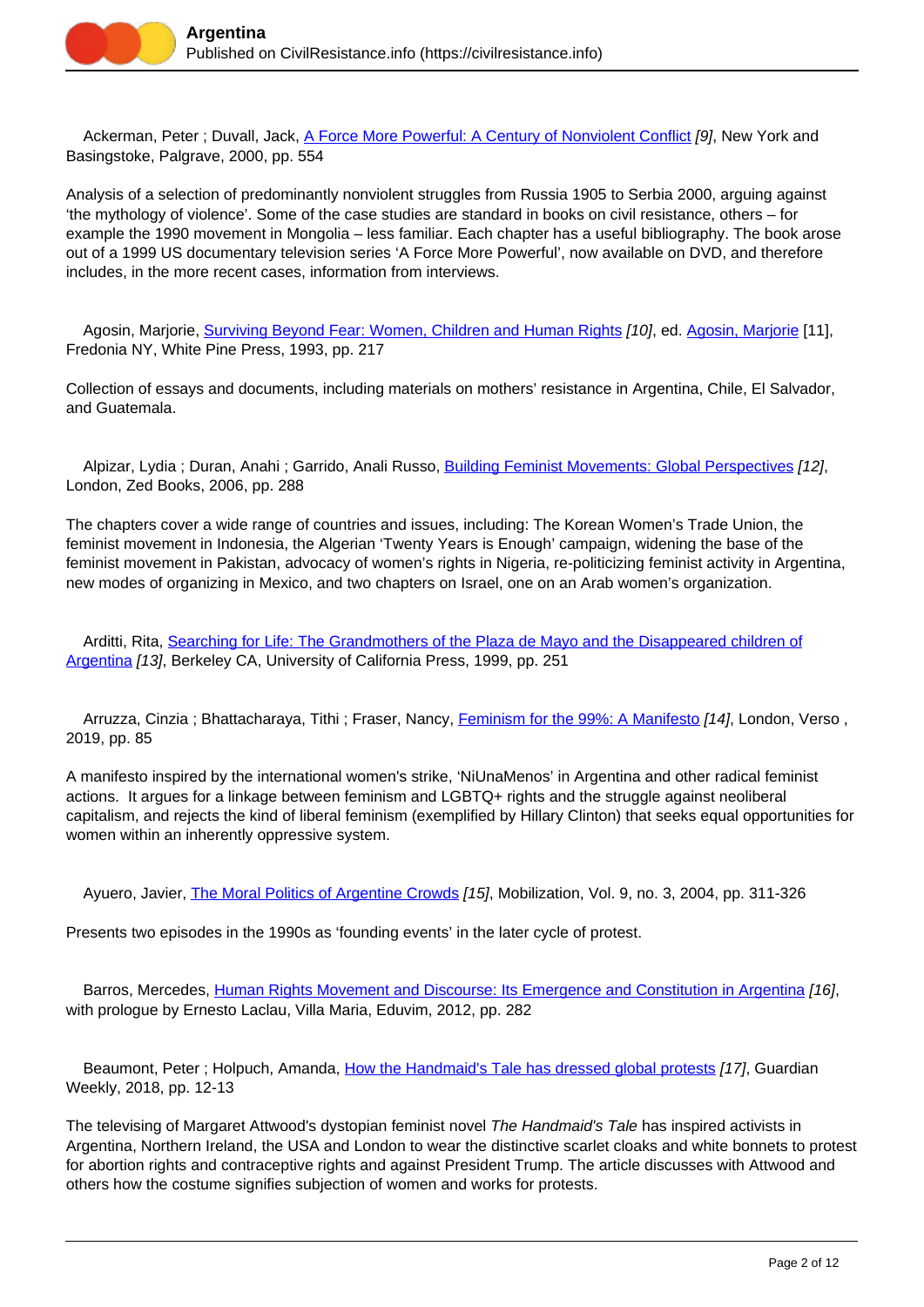Bloomer, Fiona ; Pierson, Claire ; Estrada, Sylvia, [Reimagining Global Abortion Politics: A Social Justice](https://civilresistance.info/biblio-item/2020/reimagining-global-abortion-politics-social-justice-perspective) [Perspective](https://civilresistance.info/biblio-item/2020/reimagining-global-abortion-politics-social-justice-perspective) [18], Bristol and Chicago, Policy Press, 2020, pp. 176

This book uses case studies from a range of countries to provide a transnational and interdisciplinary analysis of trends in abortion politics, and considers how religion, nationalism, and culture impact on abortion law and access. It also explores the impact of international human rights norms and the role of activists on law reform and access to abortion. Finally the authors examine the future of abortion politics through the more holistic lens of 'reproductive justice'. The countries included are: Argentina, Egypt, Northern Ireland, Republic of Ireland, South Africa, Uruguay and the US.

 Bosco, Fernando, [The Madres de Plaza de Mayo and Three Decades of Human Rights Activism:](https://civilresistance.info/biblio-item/2006/madres-de-plaza-de-mayo-and-three-decades-human-rights-activism-embeddedness) [Embeddedness, Emotions and Social Movements](https://civilresistance.info/biblio-item/2006/madres-de-plaza-de-mayo-and-three-decades-human-rights-activism-embeddedness) [19], Annals of the Association of American Geographers, Vol. 96, no. 2, 2006, pp. 342-365

 Bouvard, Marguerite Guzman, [Revolutionizing Motherhood: The Mothers of the Plaza de Mayo](https://civilresistance.info/biblio-item/1994/revolutionizing-motherhood-mothers-plaza-de-mayo) [20], Wilmington Delaware, Scholarly Resources Inc., 1994, pp. 278

Branigan, Claire ; Palmeiro, Cecilia, [Women strike in Latin America and beyond](https://civilresistance.info/biblio-item/2018/women-strike-latin-america-and-beyond-0) [21], NACLA Report on the Americas, 2018

In-depth account of the organisation of #NiUnaMenos and the 2018 International Women's Strike, elucidating how the strike became a decisive moment in the history of Argentina's and Latin America's feminist revolutions. The authors note the importance of the region as a laboratory for the imposition of high impact neoliberal economic policies. The process by which IWS has become successful is based on radicalization by mass mobilisation and inclusion and aims never to isolate sexual violence from the very complex entwinement of capitalism and machista violences (macho culture) that lies at the core of the capitalist system.

 Brysk, Alison, [The Politics of Human Rights in Argentina: Protest, Change, and Democratization](https://civilresistance.info/biblio-item/1994/politics-human-rights-argentina-protest-change-and-democratization) [22], Stanford CA, Stanford University Press, 1994, pp. 308

See also the recent discussion between Amy Risley and Brysk, pp. 83-113, in Goodwin; Jasper, [Contention in](https://civilresistance.info/biblio-item/2012/contention-context-political-opportunities-and-emergence-protest) [Context: Political Opportunities and the Emergence of Protest](https://civilresistance.info/biblio-item/2012/contention-context-political-opportunities-and-emergence-protest) [23] [\(A. 6. Nonviolent Action and Social Movements](https://civilresistance.info/section/introduction-nonviolent-action/6-nonviolent-action-and-social-movements)  $[24]$ .

Cabrera, Fernando, [The Argentine Government is set to push ahead with Controversial Fracking despite](https://civilresistance.info/biblio-item/argentine-government-set-push-ahead-controversial-fracking-despite-warnings) [Warnings](https://civilresistance.info/biblio-item/argentine-government-set-push-ahead-controversial-fracking-despite-warnings) [25], The Ecologist, 0

Reports on the Argentine government plans and the oil companies involved in exploitation of the Vaca Muerta formation, close to one of the country's most important water basins. The UN Committee on ESCR had warned in October that the project would have a serious impact on the climate and the local territory. Cabrera also notes that over 60 municipalities had banned fracking, but several of m these bans have been ruled unconstitutional for exceeding communal powers.

Corradi, Juan E.; Fagen, Patricia Weiss; Garreton, Manuel Antonio, [Fear at the Edge: State Terror and](https://civilresistance.info/biblio-item/1992/fear-edge-state-terror-and-resistance-latin-america) [Resistance in Latin America](https://civilresistance.info/biblio-item/1992/fear-edge-state-terror-and-resistance-latin-america) [26], ed. [Corradi, Juan E.](https://civilresistance.info/author/879) [27], [Fagen, Patricia Weiss](https://civilresistance.info/author/880) [28], [Garreton, Manuel Antonio](https://civilresistance.info/author/881) [29], Berkeley CA, University of California Press, 1992, pp. 301

Documents impact of state terror on society in Argentina, Brazil, Chile and Uruguay from 1950s to 1980s, and the emergence of resistance in various sectors.

Dinerstein, Ana Cecilia, ["Que se vayan todos!" Popular Insurrection and the Asambleas Barriales in Argentina](https://civilresistance.info/biblio-item/2003/que-se-vayan-todos-popular-insurrection-and-asambleas-barriales-argentina) [30], Bulletin of Latin American Research, Vol. 22, no. 2, 2003, pp. 187-200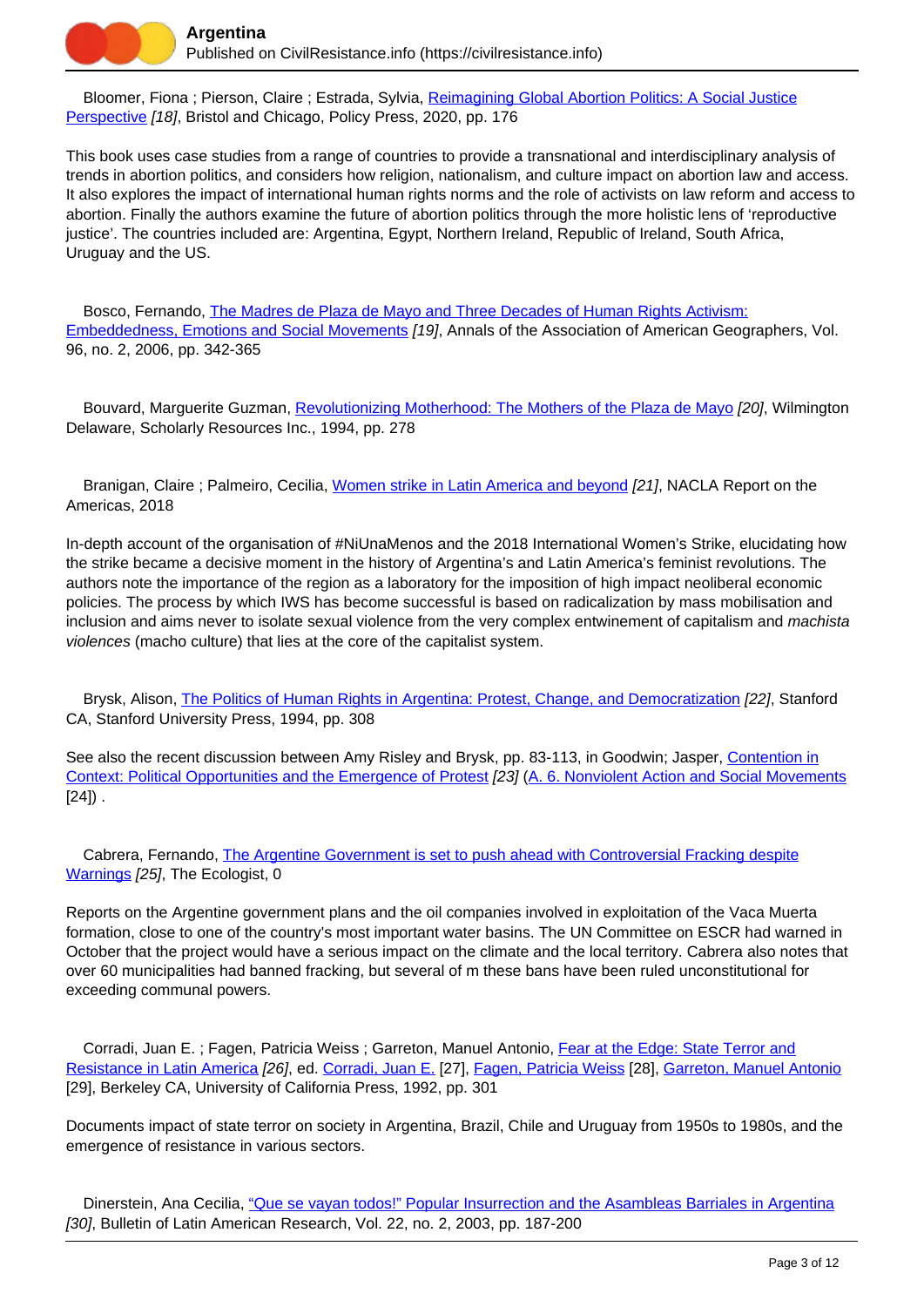

See also Dinerstein, Ana Cecilia, [Workers' factory takeovers and new state policies in Argentina: towards an](https://civilresistance.info/biblio-item/2007/workers-factory-takeovers-and-new-state-policies-argentina-towards) ["institutionalisation" of non-governmental public action?](https://civilresistance.info/biblio-item/2007/workers-factory-takeovers-and-new-state-policies-argentina-towards) [31] Policy & Politics, 2007, pp. 529-550 .

Dinerstein, Ana Cecilia, [Workers' factory takeovers and new state policies in Argentina: towards an](https://civilresistance.info/biblio-item/2007/workers-factory-takeovers-and-new-state-policies-argentina-towards) ["institutionalisation" of non-governmental public action?](https://civilresistance.info/biblio-item/2007/workers-factory-takeovers-and-new-state-policies-argentina-towards) [31], Policy & Politics, Vol. 35, no. 3, 2007, pp. 529-550

 Drake, Paul, [Labor Movements and Dictatorships: the Southern Cone in Comparative Perspective](https://civilresistance.info/biblio-item/1996/labor-movements-and-dictatorships-southern-cone-comparative-perspective) [32], Baltimore MD, John Hopkins University Press, 1996, pp. 253

In addition to detailed analysis of Argentine, Brazil, Chile, and Uruguay, has comparative discussion with European dictatorships – Greece, Portugal, and Spain.

Elsey, Brenda, [Fútbol feminista](https://civilresistance.info/biblio-item/2018/futbol-feminista) [33], NACLA Report on the America, Vol. 50, no. 4, 2018, pp. 423-429

It examines the patriarchal structure of the football game that excludes women all across Latin America from the history of football.

Fisher, Jo, [Mothers of the Disappeared](https://civilresistance.info/biblio-item/1989/mothers-disappeared) [34], London, Zed Books, 1989, pp. 168

Funes, Samanta, [The birth of feminicides in Argentina: a recognition of gender violence, Heinrich Böll Stiftung-](https://civilresistance.info/biblio-item/2017/birth-feminicides-argentina-recognition-gender-violence-heinrich-boll-stiftung)[European Union](https://civilresistance.info/biblio-item/2017/birth-feminicides-argentina-recognition-gender-violence-heinrich-boll-stiftung) [35], Heinrich Böll Stiftung, 2017

Funes notes the legislative development in Argentina since 2009 to tackle femicide and the development of the #NiUnaMenos movement since 2015.

Gagliardi, Macarena, [Argentina: A pioneer in women's rights'](https://civilresistance.info/biblio-item/2017/argentina-pioneer-womens-rights) [36], Univision News, 2017

An account of the origin of #NiUnaMenos in Argentina, that arose prior to #MeToo in the USA – and of the progress the country achieved in tackling femicide. Although femicide and other forms of violence against women are still high and cruel, Argentina is the most advanced country within Latin America for the protection of women's rights. The #NiUnaMenos movement was born in 2015 after a tweet by journalist Marcela Ojeda about the murder of Chiara Páez, 14-year old and pregnant. The young woman disappeared in May in Santa Fe province, and her body was found buried under the patio of her boyfriend's home. She had been beaten to death. Marcela Ojeda's tweet "Women, together. Why don't we scream? THEY ARE KILLING US" gave rise to the start of #NiUnaMenos.

Gago, Verónica ; Aguilar, Raquel Gutiérrez, [Women Rising in Defence of Life](https://civilresistance.info/biblio-item/2018/women-rising-defence-life) [37], NACLA Report on the Americas, Vol. 50, no. 4, 2018, pp. 364-368

This article sheds light on women's uprisings in Latin America and places particular emphasis on proposing a new framing for the struggles. Firstly, it stresses the need to revitalise a non-state centric type of politics. Secondly, it proposes the renewal of new forms of togetherness that could overpower patriarchal, colonial and capitalist structures. Thirdly, it argues the necessity to challenge the control exercised over women's bodies and minds.

Garibotti, María ; Hopp, Cecilia Marcela, [Substitution Activism: The Impact of #MeToo in Argentina](https://civilresistance.info/biblio-item/2019/substitution-activism-impact-metoo-argentina) [38], in Fileborn B., Loney-Howes R. (eds) #MeToo and the Politics of Social Change, In , Cham, Switzerland, Palgrave Macmillan, pp. 185-199

Garibotti and Hopp argue that even though anti-rape politics did not advance in any meaningful way in Argentina #MeToo provided feminists with an opportunity to access mainstream media and discuss their local agenda: the legalization of abortion. Due to the influence of #NiUnaMenos, another social media campaign that commenced in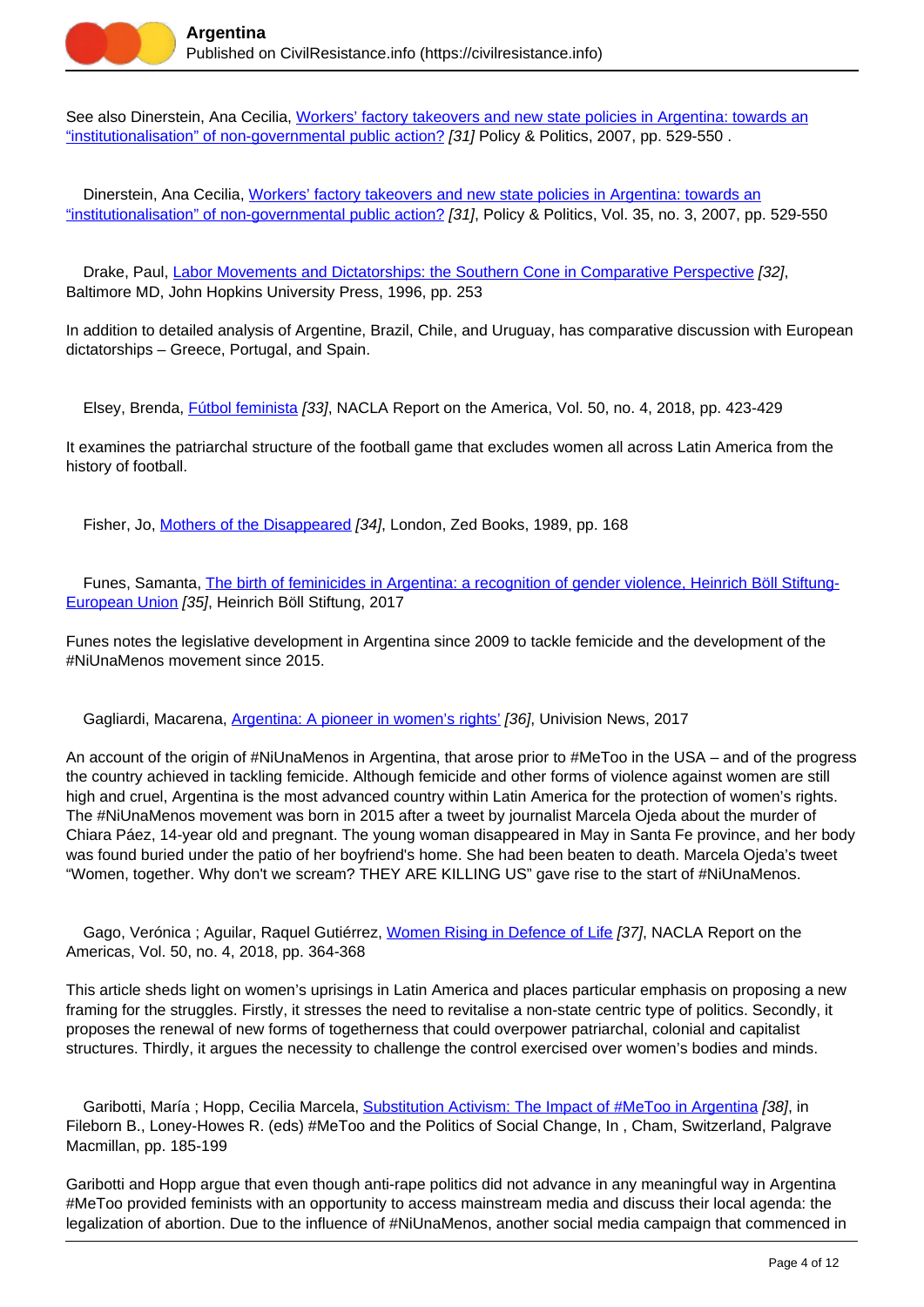

2015, by the time #MeToo was launched in 2017, feminist movements were highly organized, had a clear agenda and used the opportunity to press for the legalization of abortion. The chapter shows how #MeToo provided a new arena for women's voices and new ways of organizing feminist mobilization.

Graham-Yool, Andrew, [A State of Fear: Memories of Argentina's Nightmare](https://civilresistance.info/biblio-item/1986/state-fear-memories-argentinas-nightmare) [39], London, Eland, 1986, pp. 180

As a journalist in Argentina the author tried to compile a day-to-day chronicle of violence and repression – he was forced into exile in 1976.

Gutman, Daniel, [Women in Argentina are empowered as they speak out against gender violence](https://civilresistance.info/biblio-item/2018/women-argentina-are-empowered-they-speak-out-against-gender-violence) [40], IPS, 2018

Gutman reports on the initiative of the Argentine Actresses collective, a group created by 300 artistes in April 2018, when the country mobilised for the legislative debate on the decriminalisation of abortion. The mobilisation shed light also on the abuses that occurred within the entertainment industry, followed by scandals in the politics' and sports' sectors. The article outlines how reported femicides have been on the rise since the birth of #NiUnaMenos, which has promoted recognition of femicide, and the legal and protective initiatives that are taking place in the country thanks to the movement.

Iricibar, Valentina, [Campaigners demand action after January surge in femicide](https://civilresistance.info/biblio-item/2019/campaigners-demand-action-after-january-surge-femicide) [41], Buenos Aires Times, 2019

Report on the initiative of the Argentinian feminist organisation 'Mujeres de la Matria Latinoamericana' (MuMaLá) to call on the government to declare a national emergency after 27 confirmed femicides occurred between January and February 2019. The organisation has also submitted a petition highlighting the educational and legislative steps to take in order to reduce this form of violence.

Jordan, Brandon, [Anti-Fracking Movement Emerges to Halt Argentina's Natural Gas Boom](https://civilresistance.info/biblio-item/2017/anti-fracking-movement-emerges-halt-argentinas-natural-gas-boom) [42], July 2017, Third World Network, 2017

Overview of opposition to fracking plans in Argentina, includinga provincial law in the province of Entre Rios to ban fracking (it is not directly involved in the plans) and Vista Alegre became the first municipality to ban fracking. The Supreme Court suspended the ban, but residents marched to the capital and blocked a highway to demonstrate their commitment to it. Brandon notes also that the Mapuche, the largest indigenous group in Argentina were mobilizing to resist the threats to their land, especially near the Vaca Muerte basin. (The article was reproduced from the Waging Nonviolence website.)

See also Platform London, 'UK-Argentina Fracking Talks Targeted by Protest', 22 May 2019.

<https://platformlondon.org/p-pressreleases/uk-argentina-fracking-talks-targeted-by-protest/> [43]

Klein, Naomi, [Fences and Windows: Dispatches from the Front Lines of the Globalization Debate](https://civilresistance.info/biblio-item/2002/fences-and-windows-dispatches-front-lines-globalization-debate) [44], London, Harper/Collins and Flamingo, 2002, pp. 304

See 'IMF: Go To Hell. The People of Argentina have tried the IMF Approach; Now they want to govern the country', pp. 51-55.

 Klipic, Irma, [Government responses to feminicides in Latin America](https://civilresistance.info/biblio-item/2018/government-responses-feminicides-latin-america) [45], Växjö? & ?Kalmar?, ?Småland? (Sweden), Linnæeus University, 2018

This thesis examines how government responses affected femicide rates in five selected countries: Costa Rica, Chile, Argentina, Brazil, and Mexico. The study is a qualitative comparative multi-case study using social inclusion and exclusion theory to understand if policies are inclusive or exclusive, and if the nature of legislation has an impact on the femicide rates.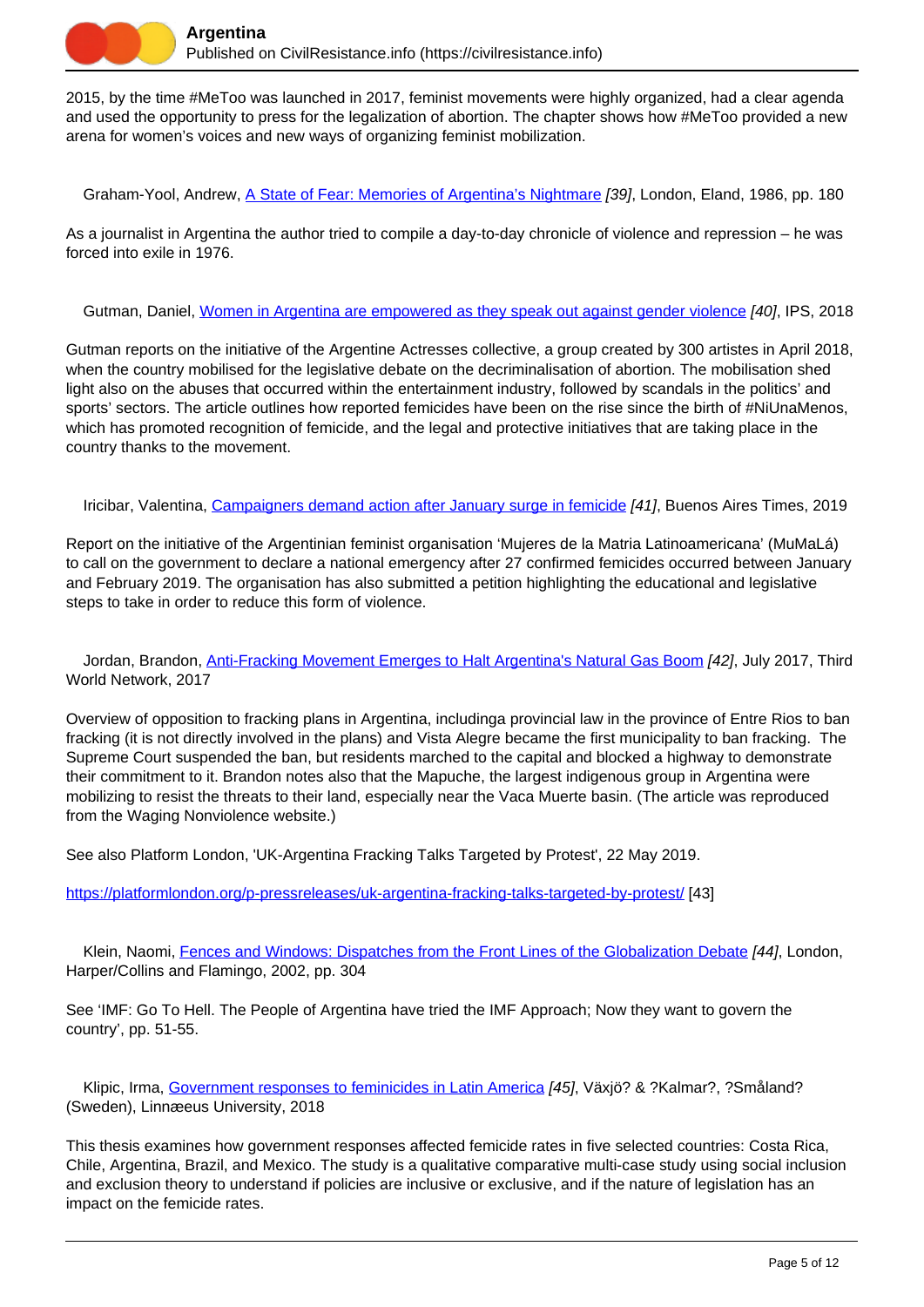

 Lahai, John ; Moyo, Khanyisela, [Gender in Human Rights and Transitional Justice](https://civilresistance.info/biblio-item/2018/gender-human-rights-and-transitional-justice) [46], ed. [Khamis, Sahar](https://civilresistance.info/author/2582) [47], [Amel, Mili](https://civilresistance.info/author/2583) [48], Cham, Switzerland, Palgrave Macmillan, 2018, pp. 294

The authors challenge the (dominant) one-sided representations of gender in the discourses on human rights, and also transitional justice (involving new approaches to redressing recent major suffering and oppression). They examine how transitional justice and human rights institutions, as well as political institutions, impact the lives and experiences of women with references to Argentina, Bosnia, Egypt, Kenya, Peru, Sierra Leone, and Sri Lanka. They focus especially, in a variety of contexts, on the relationships between local and global forces.

 Lopez Levy, Marcela, [We Are Millions: Neo-Liberalism and New Forms of Political Action in Argentina](https://civilresistance.info/biblio-item/2004/we-are-millions-neo-liberalism-and-new-forms-political-action-argentina) [49], London, Latin America Bureau, 2004

Lopez Levy, Marcela, [We Are Millions: Neo-Liberalism and New Forms of Political Action in Argentina](https://civilresistance.info/biblio-item/2004/we-are-millions-neo-liberalism-and-new-forms-political-action-argentina-0) [50], London, Latin America Bureau, 2004, pp. 142

 Loveman, Mara, [High-Risk Collective Action: Defending Human Rights in Chile, Uruguay, and Argentina](https://civilresistance.info/biblio-item/1998/high-risk-collective-action-defending-human-rights-chile-uruguay-and-argentina) [51], American Journal of Sociology, Vol. 104, no. 2, 1998, pp. 477-525

 Luengo, María, [Shaping solidarity in Argentina: the power of the civil sphere in repairing violence against women](https://civilresistance.info/biblio-item/2018/shaping-solidarity-argentina-power-civil-sphere-repairing-violence-against-women) [52], In The Civil Sphere in Latin America, Cambridge, UK, University Printing House, pp. 39-65

María Luengo looks at contemporary movements against femicide in Argentina and at the role the civil sphere plays in creating forms of solidarity with transversal and global links that unite various groups of different beliefs and ideologies. She also sheds light on how the #NiUnaMenos movement is helping to reverse the trend of polarisation within and degradation of the discourse on human rights.

Mariela, Belski, [Argentina's abortion vote was a stepping stone not a setback](https://civilresistance.info/biblio-item/2018/argentinas-abortion-vote-was-stepping-stone-not-setback) [53], Time, 2018

In a positive light, Belski discusses the advances in the fight to legalise abortion in Argentina, despite the Senate refusing to pass a bill legalising abortion in 2018. She notes the change in language by the media whilst referring to women and men; the establishment of mainstream discourses on sexual harassment and gender-based violence, and the recognition of the symbolic power of the handkerchiefs that identify the widespread pro-choice movement in Argentina and the rest of Latin America.

See also<http://socialistworker.org/2018/08/16/the-people-versus-the-parliament-in-argentina> [54]

For the re-launch of the campaign for legal abortion see [https://www.aljazeera.com/news/2019/02/abortion-rights](https://www.aljazeera.com/news/2019/02/abortion-rights-campaigners-flood-streets-buenos-aires-190220143549930.html)[campaigners-flood-streets-buenos-aires-190220143549930.html](https://www.aljazeera.com/news/2019/02/abortion-rights-campaigners-flood-streets-buenos-aires-190220143549930.html) [55]

Matienzo, Eugenia R., [We, Latin Americans, have a lot to do with the current wave of feminism](https://civilresistance.info/biblio-item/2018/we-latin-americans-have-lot-do-current-wave-feminism) [56], Council on Hemispheric Affairs, 2018

Examines the factors that could contribute to reduce femicides in Argentina, such as training for state and security personnel, and judicial workers; sex education programs in academia and public schools and the inclusion of women journalists within the broader #NiUnaMenos movement. She also argues that the inclusion of climate justice and structural transformation within the patriarchal system can further contribute to the reduction of femicide.

Mellibovsky, Matilde, [Circle of Love over Death: Testimonies of the Mothers of the Plaza de Mayo](https://civilresistance.info/biblio-item/1997/circle-love-over-death-testimonies-mothers-plaza-de-mayo) [57], Willimantic CT, Curbstone Press, 1997, pp. 249

By one of the founding Madres.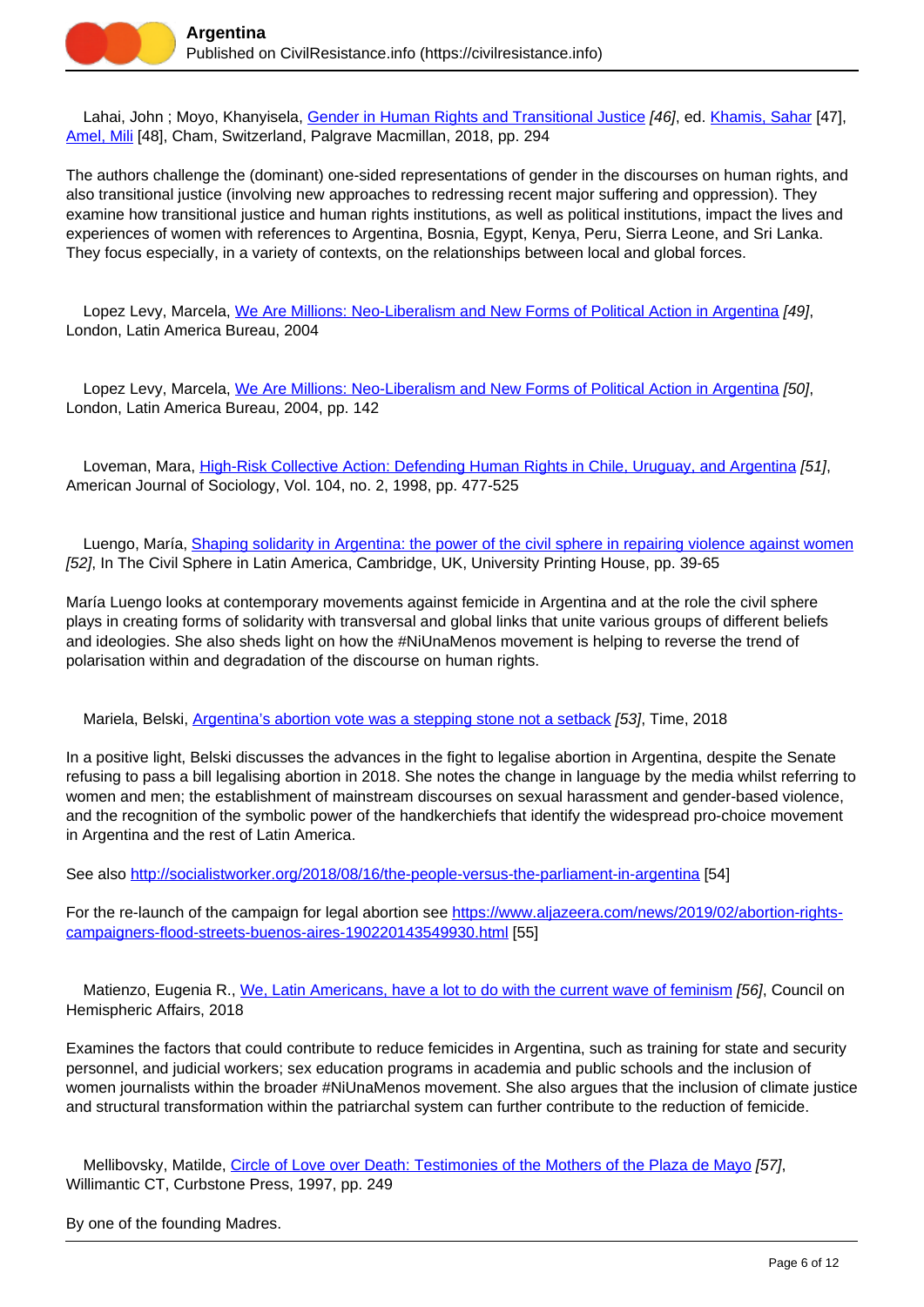

 Moreno, Aluminé, [The Politics of Visibility and the GLTTTBI Movement in Argentina](https://civilresistance.info/biblio-item/2008/politics-visibility-and-gltttbi-movement-argentina) [58], Feminist Review, Vol. 89, no. 1, 2008, pp. 138-143

 Norden, Deborah L., [Military Rebellion in Argentina: Between Coups and Consolidation](https://civilresistance.info/biblio-item/1996/military-rebellion-argentina-between-coups-and-consolidation) [59], Lincoln, NE, University of Nebraska Press, 1996, pp. 242

Studies military rebellions after return to civilian government in 1982.

See also: Lopez Levy, Marcela, [We Are Millions: Neo-Liberalism and New Forms of Political Action in Argentina](https://civilresistance.info/biblio-item/2004/we-are-millions-neo-liberalism-and-new-forms-political-action-argentina) [49] London, Latin America Bureau, , 2004 . Includes brief reference to millions demonstrating in support of President Alfonsin after a military uprising in a barracks in Argentina, Easter 1987, against trials of military for the 'Dirty War' (pp. 41 and 122), and explains broader context.

Nouzeilles, Gabriele ; Montaldo, Graciela, [The Argentine Reader](https://civilresistance.info/biblio-item/2002/argentine-reader) [60], ed. [Nouzeilles, Gabriele](https://civilresistance.info/author/899) [61], [Montaldo,](https://civilresistance.info/author/900) [Graciela](https://civilresistance.info/author/900) [62], Durham NC, Duke University Press, 2002, pp. 600

For background on Argentina's politics.

Novorro, Santiago ; Bessi, Renata, [Fracking Expands in Latin America](https://civilresistance.info/biblio-item/2015/fracking-expands-latin-america) [63], Popular Resistance, 2015

Reports on the pressure from multinational companies to extract hydrocarbons from rocks through fracking in Bolivia, Columbia, Venezuela, Paraguay, Chile, Argentina, Brazil and Mexico, and documents the harmful environmental effects including contamination of water supplies. The report also notes the growing resistance in Mexico, Brazil and Argentina to fracking, for example the No Fracking Brazil Coalition (Coesus) protests outside the offices of fossil fuel companies tendering for areas to frack in October 2015, with international support.

Paley, Dawn; Weiss, Laura, [Women Rising in the Americas](https://civilresistance.info/biblio-item/2018/women-rising-americas) [64], NACLA Report on the Americas, Vol. 50, no. 4, 2018

Introduction to the December 2018 issue, which presents, amongst other topics, essays and articles on the daily resistance against anti-Black state violence in Brazil; the demonstration of women wearing green handkerchiefs and claiming spaces in Argentina; the role of Ixil women in rebuilding communal structures post-genocide; the searches for the disappeared in Mexico; women's struggle against oil exploitation; the organisation of LGBTI+ community members' forms of resistance for immigrant justice; and the revisitation of the #NiUnaMenos movement.

Palmeiro, Cecilia, [The strike as our revolutionary time](https://civilresistance.info/biblio-item/2018/strike-our-revolutionary-time) [65], Verso, 2018

Highlights the impetus that the National Wommen's Strike on 19 October 2016 gave to the further development of the movement 'Ni Una Menos' in Latin America and the links it revealed between the most dramatic forms of violence against women such as femicide, rape and physical violence, to the more normalised forms of exploitation of women's abilities in the context of neoliberalism.

Palmer, Rose, [Ni Una Menos: an uprising of women in Argentina](https://civilresistance.info/biblio-item/2017/ni-una-menos-uprising-women-argentina) [66], Culture Trip, 2017

Provides historical background to the formation of the #NiUnaMenos movement in Argentina in 2015, which extended to other parts of Latin America, and gives an account of the demands, which were taken up by the government.

See also a more recent article on the development of the movement <https://www.nbcnews.com/news/latino/while-u-s-has-metoo-latin-america-s-ni-una-n875091> [67].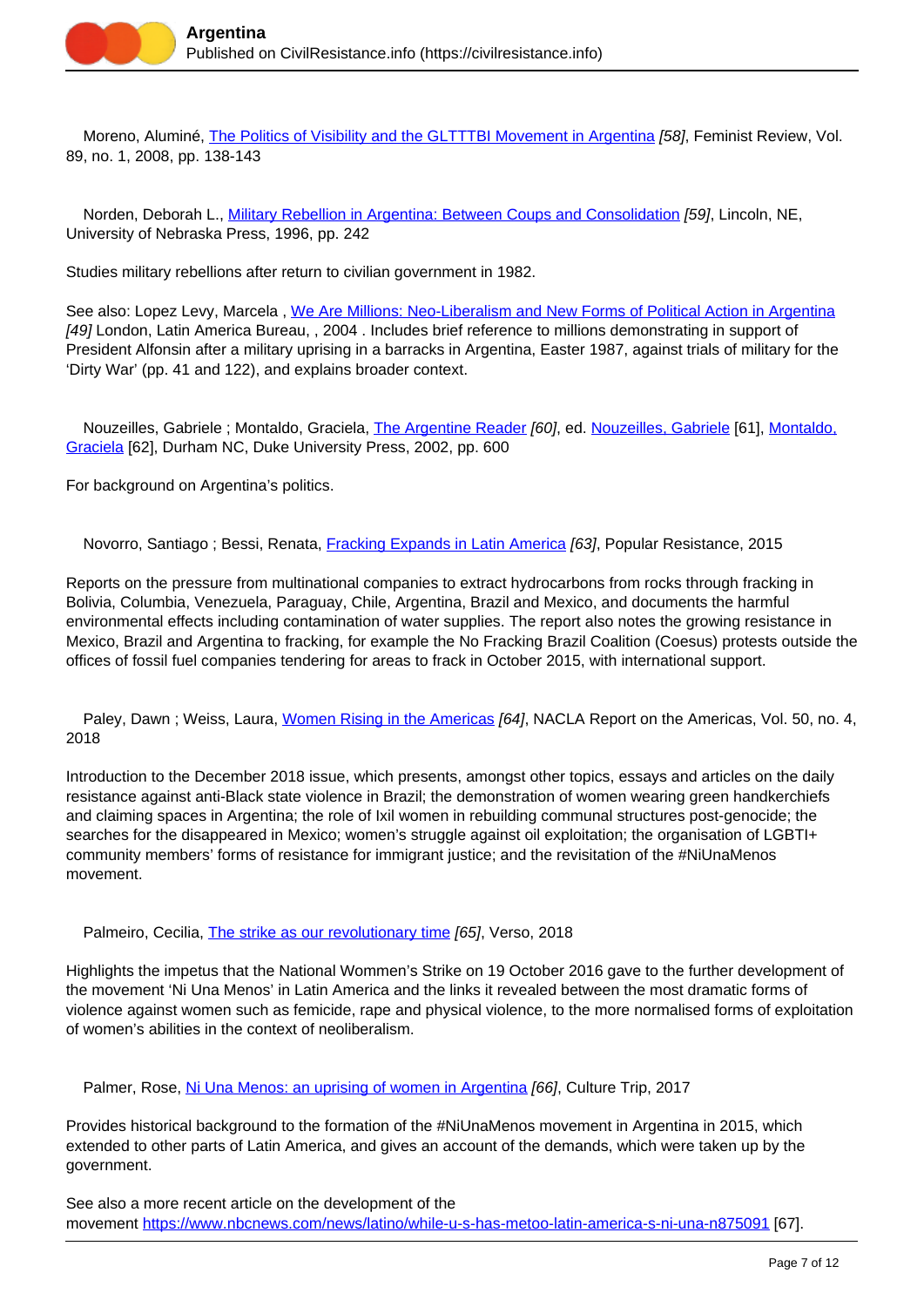Phillips, Tom ; Booth, Amy ; Goni, Uki, ["We Did It!" A Milestone for Women as Abortion is Legalised](https://civilresistance.info/biblio-item/2021/we-did-it-milestone-women-abortion-legalised) [68], Guardian Weekly, 2021, pp. 15-16

Reports the jubilation of pro-choice demonstrators in Buenos Aires after the Senate (which had voted down legalization of abortion in 2018) passed a law allowing termination in the first 14 weeks of pregnancy for any reason. Argentina became then third South American country (after Uruguay and Guyana) to decriminalize abortion, and there are likely to b repercussions across the region. The authors summarize the five years of mass campaigning by the women's movement in Argentina that led to this result.

See also: 'Green Wave, Blue Water: Abortion in Latin America', Economist, 9 Jan. 2021, pp.41-2.

This article discusses the significance of and probable repercussions of the legalization of abortion in Argentina, in the context of the generally very restrictive position in many other countries in Latin America and the Caribbean. The article notes the possible positive repercussions in Peru and Mexico and that legalizing abortion may be raised in proposed constitutional change in Chile. But the article also warns that the Argentinian law will mobilize forces strongly opposed to abortion.

Pineiro, Moreno, [Argentina: 6 Indigenous Women at the Heart of Fracking](https://civilresistance.info/biblio-item/2016/argentina-6-indigenous-women-heart-fracking) [69], Telesur, 2016

Story of six Maolucho women from the Campo Maripe community in the Argentine Patagonia, who have resisted fracking where they live by chaining themselves to fracking rigs and barricades. Pineiro represents the women as representative of the Latin American wide resistance by indigenous women to oil extraction.

Piñeiro, Claudia, [Argentina's women will not be defeated](https://civilresistance.info/biblio-item/2019/argentinas-women-will-not-be-defeated) [70], Guardian Weekly, 2019

Discusses Senate vote against legalising abortion in Argentina.

See also [https://www.theguardian.com/commentisfree/2018/aug/10/argentina-women-abortion-hollow-senate](https://www.theguardian.com/commentisfree/2018/aug/10/argentina-women-abortion-hollow-senate-victory)[victory](https://www.theguardian.com/commentisfree/2018/aug/10/argentina-women-abortion-hollow-senate-victory) [71]

Prandini, Mariana, [Liberating abortion pills in legally restricted settings](https://civilresistance.info/biblio-item/2020/liberating-abortion-pills-legally-restricted-settings) [72], in Henne, Kathryn and Rita Shah (eds.) Routledge Handbook of Public Criminologies, In , New York and London, Taylor & Francis, pp. 120-130

Mariana Prandini examines how Brazilian feminists mobilized against the criminalization of abortion in August 2018, when people from different countries in Latin America gathered for a week for the Festival for Women's Lives. Brazilian, Uruguayan and Argentinian activists exchanged information about their own struggles for abortion rights. Prandini also analyses the criminalization of the abortion pill and its effect on abortion activism in Brazil.

Ramos, Monica Peralta ; Waisman, Carlos Horacio, [From Military Rule to Liberal Democracy in Argentina](https://civilresistance.info/biblio-item/1987/military-rule-liberal-democracy-argentina) [73], ed. [Ramos, Monica Peralta](https://civilresistance.info/author/909) [74], [Waisman, Carlos Horacio](https://civilresistance.info/author/910) [75], Boulder CO, Westview Press, 1987, pp. 196

Chapter by [Juan E. Corradi](https://civilresistance.info/author/879) [27] on 'The Culture of Fear in Civil Society', pp. 113-129.

Resistencia, Mujeres Grabando, *¡Viva Nos Queremos! (Art) [76]*, NACLA Reports on the Americas, Vol. 50, no. 4, 2018, pp. 418-422

The initative of 14 women of capturing the feminist struggles through artistic production within the #VivaNosQueremos campaign. Many cities throughout the world joined the campaign and printmaking appeared in cities like Ciudad Juárez, Oaxaca, Mexico State, Puebla, New York, Chicago, Montreal and Barcelona as well as other countries like Costa Rica, Argentina, Brazil, Chile and Italy.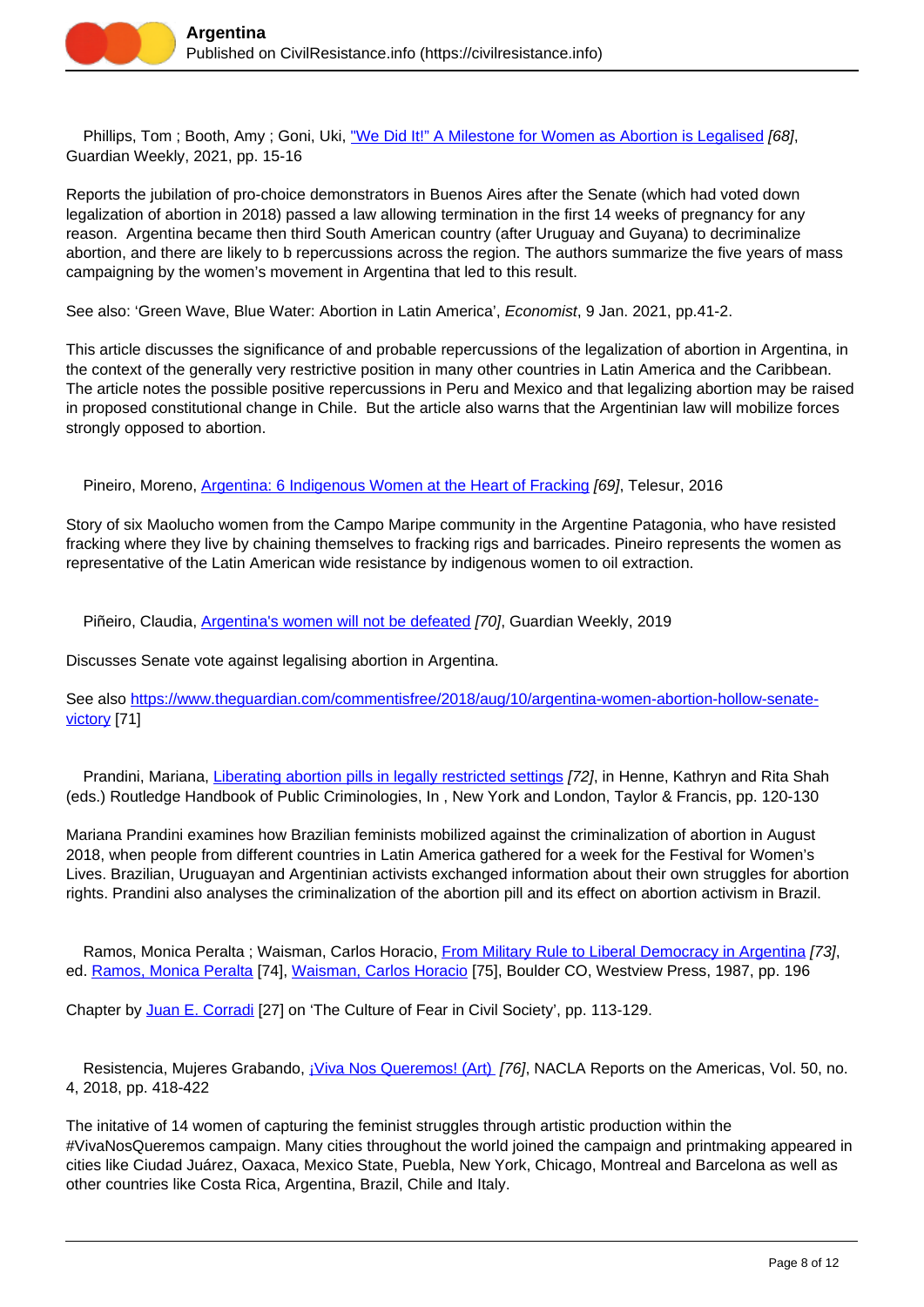

 Ridriguez, Samuel, [Global Resistance to Fracking: Communities Rise Up to Fight Climate Crisis and Democratic](https://civilresistance.info/biblio-item/2015/global-resistance-fracking-communities-rise-fight-climate-crisis-and-democratic) [Deficit](https://civilresistance.info/biblio-item/2015/global-resistance-fracking-communities-rise-fight-climate-crisis-and-democratic) [77], Madrid, Libros en Accion, 2015, pp. 153

This book, edited by the international coordinator of Ecologistas en Accion, covers 15 varied struggles against fracking around the world, and is intended to be a source of inspiration for continued resistance. Many are first person accounts, by those involved. Chapters cover personal opposition fracking in the courts or at the municipal level, resistance by local farmers to corporations backed by the government, as in Poland and Romania and the campaign for 'frack free' municipalities in the Basque territory of Spain. There are also accounts of resistance from Argentina, Algeria, South Africa, Australia, the UK (against drilling in Sussex) and Northern Ireland, and on the role of ATTA C in France. Includes a timeline and 'some snapshots' of the resistance, as well as some conclusions drawn by the editor.

 Rottenberg, Silvia, [Women art workers in Argentina demand gender equality, and museums start to listen](https://civilresistance.info/biblio-item/2018/women-art-workers-argentina-demand-gender-equality-and-museums-start-listen) [78], Hyperallergic, 2018

A report on the development of the movement 'Nosotras Proponemos' (We Propose) demanding gender equality in the art world and the initiatives that art museums and art centres across the country are embarking on in response to the movement's proposals.

Segato, Rita, [Rita Segato on political feminism: 'There is no prince'](https://civilresistance.info/biblio-item/2018/rita-segato-political-feminism-there-no-prince-0) [79], TeleSur, 2018

Rita Segato, an Argentine-Brazilian academic and one of the most celebrated Latin American feminists, comments on the biases still affecting cases of femicide in Latin America due to the hyper machismo culture. She also discusses the need to unite academics working in the field of Communication, journalists and editors in order to promote discourses that encourage women to be seen as political actors rather than merely as victims.

Selma, James, [Four decades on, our strike is still growing](https://civilresistance.info/biblio-item/2018/four-decades-our-strike-still-growing) [80], The Guardian, 2018

Looks back at the 1975 Iceland women's strike at the start of the UN Decade for Women; the 8 March 2000 Global Women's Strike, the 2016 Polish women's strike to resist successfully anti-abortion legislation, the 2017 Argentina women's mass demonstration against the rape and murder of women, and the cooperation between women in Poland and Argentina in 2017 to coordinate the International Women's Strike.

Sherry, Dave, [Occupy! A Short History of Worker Occupations](https://civilresistance.info/biblio-item/2010/occupy-short-history-worker-occupations) [81], London, Bookmarks, 2010, pp. 157

Covers campaigns in Argentina, Chicago (USA), France, Ukraine, Turkey, Egypt, South Korea and China.

Simpson, John; Bennett, Jana, [The Disappeared and the Mothers of the Plaza](https://civilresistance.info/biblio-item/1985/disappeared-and-mothers-plaza) [82], New York, St. Martins Press, 1985, pp. 416

Sitrin, Marina, [Everyday Revolutions: horizontalism and autonomy in Argentina](https://civilresistance.info/biblio-item/2012/everyday-revolutions-horizontalism-and-autonomy-argentina) [83], London, Zed Books, 2012, pp. 272

 Sitrin, Marina ; Nowhere, Notes from, [The Power of the Piqueteros: Argentina's movement of unemployed](https://civilresistance.info/biblio-item/2004/power-piqueteros-argentinas-movement-unemployed-workers) [workers](https://civilresistance.info/biblio-item/2004/power-piqueteros-argentinas-movement-unemployed-workers) [84], In Notes from Nowhere, [We Are Everywhere: The Irresistible Rise of Global Anticapitalism](https://civilresistance.info/biblio-item/2004/we-are-everywhere-irresistible-rise-global-anticapitalism) [85] London, Verso, , 2004, pp. 472-481

 Sutton, Barbara, [Surviving State Terror. Women's Testimonies of Repression and Resistance in Argentina](https://civilresistance.info/biblio-item/2018/surviving-state-terror-womens-testimonies-repression-and-resistance-argentina) [86], New York, New York University Press, 2018, pp. 328

Barbara Sutton collects stories of women in Argentina who have been tortured in clandestine detention. Her work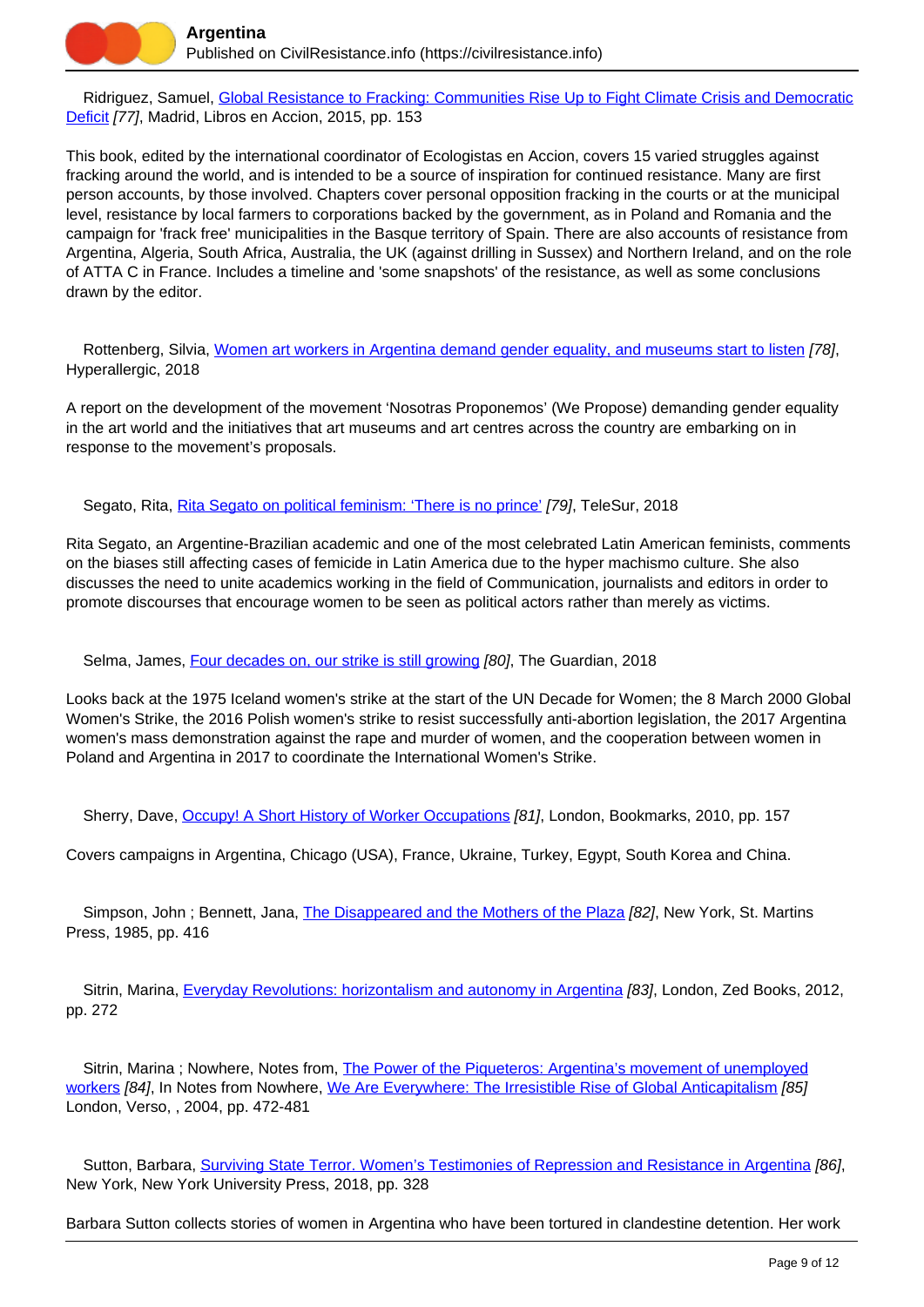

centres on three main questions: how did gender hierarchies, ideologies and identities play out in the infliction of bodily oppression; in the disavowal of the tortured body; and in embodied strategies of survival and resistance. She also asks how can we account for the gendered tortured body and how do we tell stories about it.

Sutton, Barbara; Borland, Elizabeth, [Abortion and Human Rights for Women in Argentina](https://civilresistance.info/biblio-item/2019/abortion-and-human-rights-women-argentina) [87], Frontiers: A Journal of Women Studies, Vol. 40, no. 2, 2019, pp. 27-61

Explores the criminalization of abortion in Argentina and its implications for the lives of women, such as maternal mortality and clandestine practice. The article also covers the struggle of feminist activists to include reproductive rights within the framework of human rights.

 Swee, Sheridan, [#NiunaMenos: How A Movement Can Create And Maintain Political Salience Through Social](https://civilresistance.info/biblio-item/2019/niunamenos-how-movement-can-create-and-maintain-political-salience-through-social) [Media](https://civilresistance.info/biblio-item/2019/niunamenos-how-movement-can-create-and-maintain-political-salience-through-social) [88], Vol. Bachelor of Arts, University of Minnesota Digital Conservancy, 2019

'Ni Una Menos', an Argentine feminist movement, has spread throughout Latin America largely due to its use of social media. The organisation is able to hold to account both the Argentine government and society overall, keeping women's rights in the spotlight. This study examines 'Ni Una Menos' Twitter account since its formation in 2015, in order to understand how the organization has evolved over time, and how it continues to fight for women's rights.

 Terzian, Polly, [The Ni Una Menos Movement in Argentina in 21st Century Argentina: Combating More Than](https://civilresistance.info/biblio-item/2017/ni-una-menos-movement-argentina-21st-century-argentina-combating-more-femicide) [Femicide](https://civilresistance.info/biblio-item/2017/ni-una-menos-movement-argentina-21st-century-argentina-combating-more-femicide) [89], Carlisle: Pennsylvania, Dickinson College, 2017, pp. 90

Polly Terzian did a study on the development of the 'NiUnaMenos' movement in Argentina and raises issues about the historical participation of women in politics. Gender violence and femicide are connected to the analysis of legal issues surrounding them. She also considers the mobilisation of women and the visibility of violence against women in the media landscape.

Tong, Tracy, [Feminicide: Argentina has a really bad record for gender-based murder](https://civilresistance.info/biblio-item/2017/feminicide-argentina-has-really-bad-record-gender-based-murder) [90], USA Today, 2017

Journalist Karla Zabludovsky recalls the horrific murder of Micaela Garcia for her 'NiUnaMenos' activism in April 2017and how the movement developed in Argentina since her death.

 Wadhwa, tanya, [Massive mobilizations against femicides across Latina America and Caribbean](https://civilresistance.info/biblio-item/2019/massive-mobilizations-against-femicides-across-latina-america-and-caribbean) [91], Peoplesdispacth, 2019

Reports on three major Latin American countries, Argentina, Colombia and Mexico that witnessed mobilizations against femicide and gender-based crimes in February 2019 comments also on the social and human rights organisations that are demonstrating against gender-based violence.

Willow, Anna, [Understanding ExtrACTIVISM. Culture and Power in Natural Resource Disputes](https://civilresistance.info/biblio-item/2019/understanding-extractivism-culture-and-power-natural-resource-disputes) [92], London and New York, Routledge, 2019, pp. 312

The author analyzes the nature and power of extractive industries, their impact on local people, and how they prompt active resistance in North and Latin America. The book covers a wide range of extractive industries, including logging, hydroelectric dams, mining, and oil and natural gas.

**Source URL (retrieved on 05/07/2022 - 07:29):** https://civilresistance.info/bibliography/country/Argentina

## **Links**

[1] https://civilresistance.info/biblio-item/2015/feminicide-global-phenomenon-brussels-el-salvador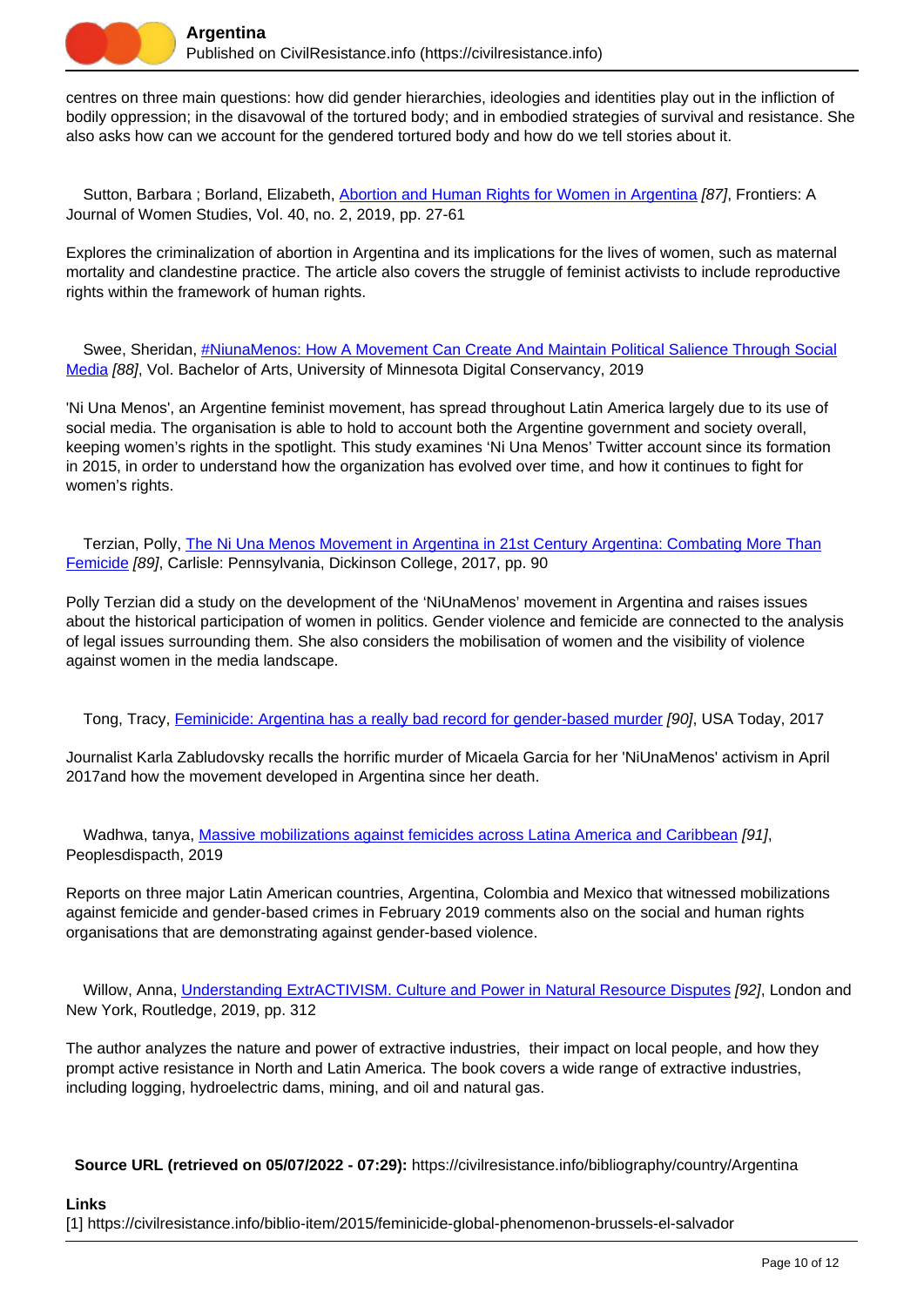

Published on CivilResistance.info (https://civilresistance.info)

- [2] https://civilresistance.info/biblio-item/2016/extractivism-latin-america
- [3] https://civilresistance.info/biblio-item/2017/how-was-march-8-international-womens-strike-woven-together

[4] https://civilresistance.info/biblio-item/2018/capacity4dev-spotlight-initiative-countering-violence-against-womencentral-america

[5] https://civilresistance.info/biblio-item/2018/thousands-argentina-protest-acquittal-teeneage-girls-murder [6] http://time.com/5472053/argentina-protest-lucia-perez-ni-una-menos/

- [7] https://civilresistance.info/biblio-item/2018/argentina-lower-house-approves-bill-against-gender-violence
- [8] https://civilresistance.info/biblio-item/2018/rita-segato-political-feminism-there-no-prince
- [9] https://civilresistance.info/biblio-item/2000/force-more-powerful-century-nonviolent-conflict

[10] https://civilresistance.info/biblio-item/1993/surviving-beyond-fear-women-children-and-human-rights

[11] https://civilresistance.info/author/876

[12] https://civilresistance.info/biblio-item/2006/building-feminist-movements-global-perspectives

[13] https://civilresistance.info/biblio-item/1999/searching-life-grandmothers-plaza-de-mayo-and-disappearedchildren-argentina

[14] https://civilresistance.info/biblio-item/2019/feminism-99-manifesto

[15] https://civilresistance.info/biblio-item/2004/moral-politics-argentine-crowds

[16] https://civilresistance.info/biblio-item/2012/human-rights-movement-and-discourse-its-emergence-andconstitution-argentina

[17] https://civilresistance.info/biblio-item/2018/how-handmaids-tale-has-dressed-global-protests

[18] https://civilresistance.info/biblio-item/2020/reimagining-global-abortion-politics-social-justice-perspective

[19] https://civilresistance.info/biblio-item/2006/madres-de-plaza-de-mayo-and-three-decades-human-rightsactivism-embeddedness

[20] https://civilresistance.info/biblio-item/1994/revolutionizing-motherhood-mothers-plaza-de-mayo

[21] https://civilresistance.info/biblio-item/2018/women-strike-latin-america-and-beyond-0

[22] https://civilresistance.info/biblio-item/1994/politics-human-rights-argentina-protest-change-and-democratization

- [23] https://civilresistance.info/biblio-item/2012/contention-context-political-opportunities-and-emergence-protest
- [24] https://civilresistance.info/section/introduction-nonviolent-action/6-nonviolent-action-and-social-movements

[25] https://civilresistance.info/biblio-item/argentine-government-set-push-ahead-controversial-fracking-despitewarnings

[26] https://civilresistance.info/biblio-item/1992/fear-edge-state-terror-and-resistance-latin-america

[27] https://civilresistance.info/author/879

[28] https://civilresistance.info/author/880

[29] https://civilresistance.info/author/881

[30] https://civilresistance.info/biblio-item/2003/que-se-vayan-todos-popular-insurrection-and-asambleas-barrialesargentina

[31] https://civilresistance.info/biblio-item/2007/workers-factory-takeovers-and-new-state-policies-argentina-towards

[32] https://civilresistance.info/biblio-item/1996/labor-movements-and-dictatorships-southern-cone-comparative-

## perspective

[33] https://civilresistance.info/biblio-item/2018/futbol-feminista

[34] https://civilresistance.info/biblio-item/1989/mothers-disappeared

[35] https://civilresistance.info/biblio-item/2017/birth-feminicides-argentina-recognition-gender-violence-heinrich-bollstiftung

[36] https://civilresistance.info/biblio-item/2017/argentina-pioneer-womens-rights

[37] https://civilresistance.info/biblio-item/2018/women-rising-defence-life

[38] https://civilresistance.info/biblio-item/2019/substitution-activism-impact-metoo-argentina

[39] https://civilresistance.info/biblio-item/1986/state-fear-memories-argentinas-nightmare

[40] https://civilresistance.info/biblio-item/2018/women-argentina-are-empowered-they-speak-out-against-genderviolence

[41] https://civilresistance.info/biblio-item/2019/campaigners-demand-action-after-january-surge-femicide

[42] https://civilresistance.info/biblio-item/2017/anti-fracking-movement-emerges-halt-argentinas-natural-gas-boom

[43] https://platformlondon.org/p-pressreleases/uk-argentina-fracking-talks-targeted-by-protest/

[44] https://civilresistance.info/biblio-item/2002/fences-and-windows-dispatches-front-lines-globalization-debate

[45] https://civilresistance.info/biblio-item/2018/government-responses-feminicides-latin-america

[46] https://civilresistance.info/biblio-item/2018/gender-human-rights-and-transitional-justice

[47] https://civilresistance.info/author/2582

[48] https://civilresistance.info/author/2583

[49] https://civilresistance.info/biblio-item/2004/we-are-millions-neo-liberalism-and-new-forms-political-actionargentina

[50] https://civilresistance.info/biblio-item/2004/we-are-millions-neo-liberalism-and-new-forms-political-action-